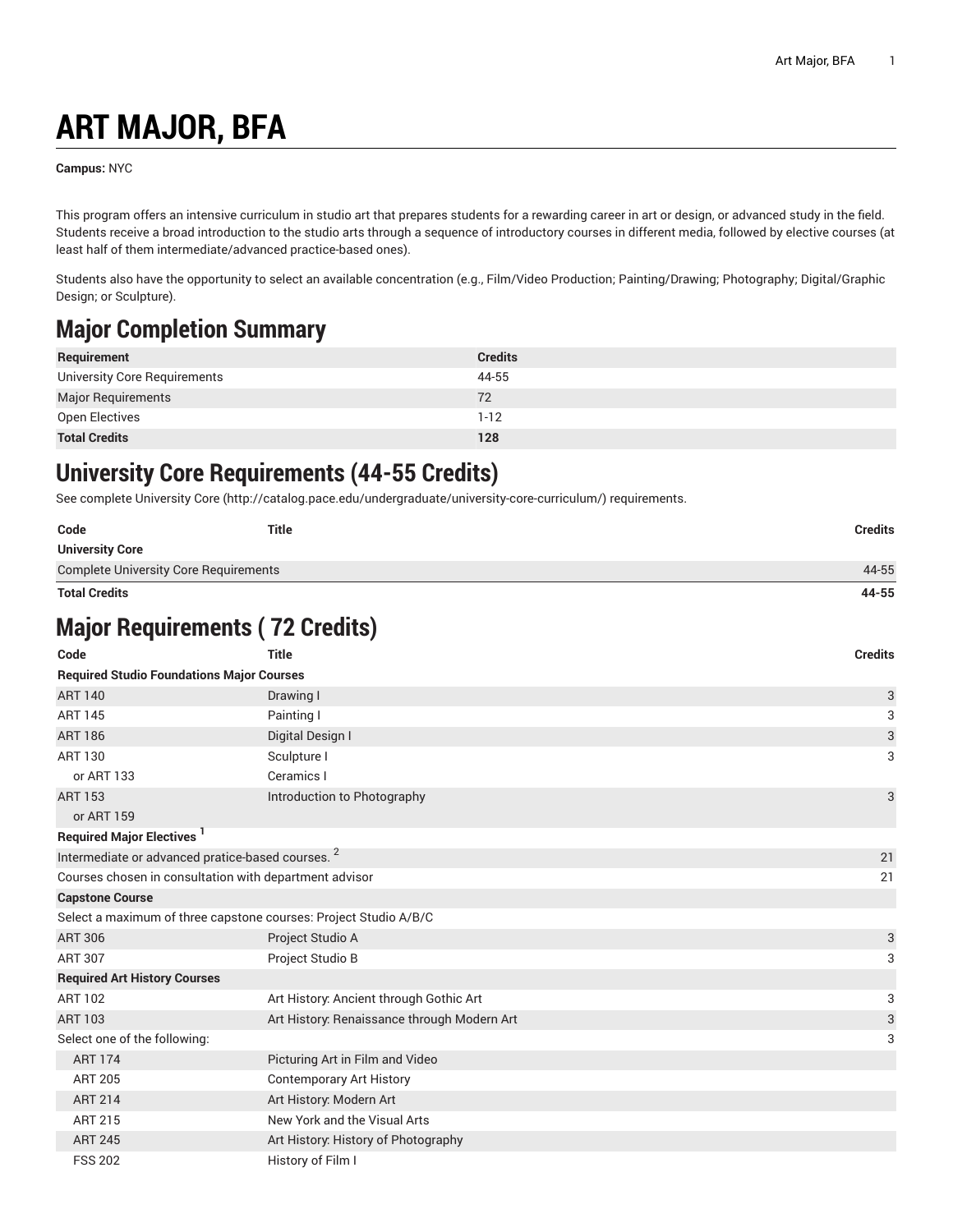| <b>Total Credits</b>         |                                   | 75 |
|------------------------------|-----------------------------------|----|
| <b>ART 220</b>               | Art History: Aspects of Asian Art |    |
| ART 218                      | Art History: African Art          |    |
| ART 217                      | Art History: Latin American Art   |    |
| Select one of the following: |                                   |    |
| <b>FSS 203</b>               | The Art of Film                   |    |
|                              |                                   |    |

1 Note: Concentrations are not required. However, with department approval a student may concentrate in an available area (e.g., Film/Video Production; Painting/Drawing: Photography; Digital/Graphic Design; or Sculpture). See department for lists of available course options.

<sup>2</sup> Minimum of 21 credits.

## **Open Electives (1-12 Credits)**

| Code                                             | <b>Title</b>                                             | <b>Credits</b>            |
|--------------------------------------------------|----------------------------------------------------------|---------------------------|
| <b>Open Electives</b>                            |                                                          |                           |
| Select 1-12 credits                              |                                                          | $1-12$                    |
| <b>Total Credits</b>                             |                                                          | $1 - 12$                  |
| <b>Course</b>                                    | <b>Title</b>                                             | <b>Credits</b>            |
| <b>First Year</b>                                |                                                          |                           |
| Fall                                             |                                                          |                           |
| <b>ENG 110</b>                                   | Composition                                              | 3                         |
| <b>ART 102</b>                                   | Art History: Ancient through Gothic Art                  | $\ensuremath{\mathsf{3}}$ |
| <b>COM 200</b>                                   | <b>Public Speaking</b>                                   | 3                         |
| <b>UNV 101</b>                                   | First-Year Seminar. Introduction to University Community | $\mathbbm{1}$             |
|                                                  | Two 100-level Learning Community courses in ART          | 6                         |
|                                                  | <b>Credits</b>                                           | 16                        |
| <b>Spring</b>                                    |                                                          |                           |
| <b>ENG 120</b>                                   | <b>Critical Writing</b>                                  | 4                         |
| <b>ART 140</b>                                   | Drawing I                                                | $\ensuremath{\mathsf{3}}$ |
| <b>ART 103</b>                                   | Art History: Renaissance through Modern Art              | 3                         |
|                                                  | One ART 100-level Major studio foundation course         | $\ensuremath{\mathsf{3}}$ |
|                                                  | Take any one remaining Area of Knowledge course          | 3                         |
|                                                  | <b>Credits</b>                                           | 16                        |
| <b>Second Year</b>                               |                                                          |                           |
| Fall                                             |                                                          |                           |
| <b>MAT 102</b>                                   | <b>Mathematics for Life</b>                              | 3                         |
| CS 121                                           | Computer Programming I                                   | $\overline{4}$            |
| Take any one remaining Area of Knowledge course  |                                                          | 3                         |
|                                                  | One ART 100-level foundation requirement course          | $\ensuremath{\mathsf{3}}$ |
| Open Elective Course                             |                                                          | $\overline{2}$            |
|                                                  | <b>Credits</b>                                           | 15                        |
| <b>Spring</b>                                    |                                                          |                           |
| <b>ENG 201</b>                                   | Writing in the Disciplines                               | 3                         |
| One Lab science course                           |                                                          | $\ensuremath{\mathsf{3}}$ |
|                                                  | Take any one remaining Area of Knowledge course          | 3                         |
|                                                  | One course in ART HISTORY: Modern or Contemporary        | $\ensuremath{\mathsf{3}}$ |
| One ART 100-level Major studio foundation course |                                                          | 3                         |
|                                                  | One ART 100-level Major studio foundation course         | $\ensuremath{\mathsf{3}}$ |
|                                                  | <b>Credits</b>                                           | 18                        |
| <b>Third Year</b>                                |                                                          |                           |
| Fall                                             |                                                          |                           |
| $\cdot$ $\sim$                                   | $\sim$ $\sim$ $\sim$ $\sim$                              | $\sim$                    |

First Second Language Course. See Advisor for guidelines 3 One ART Major studio foundation course 3